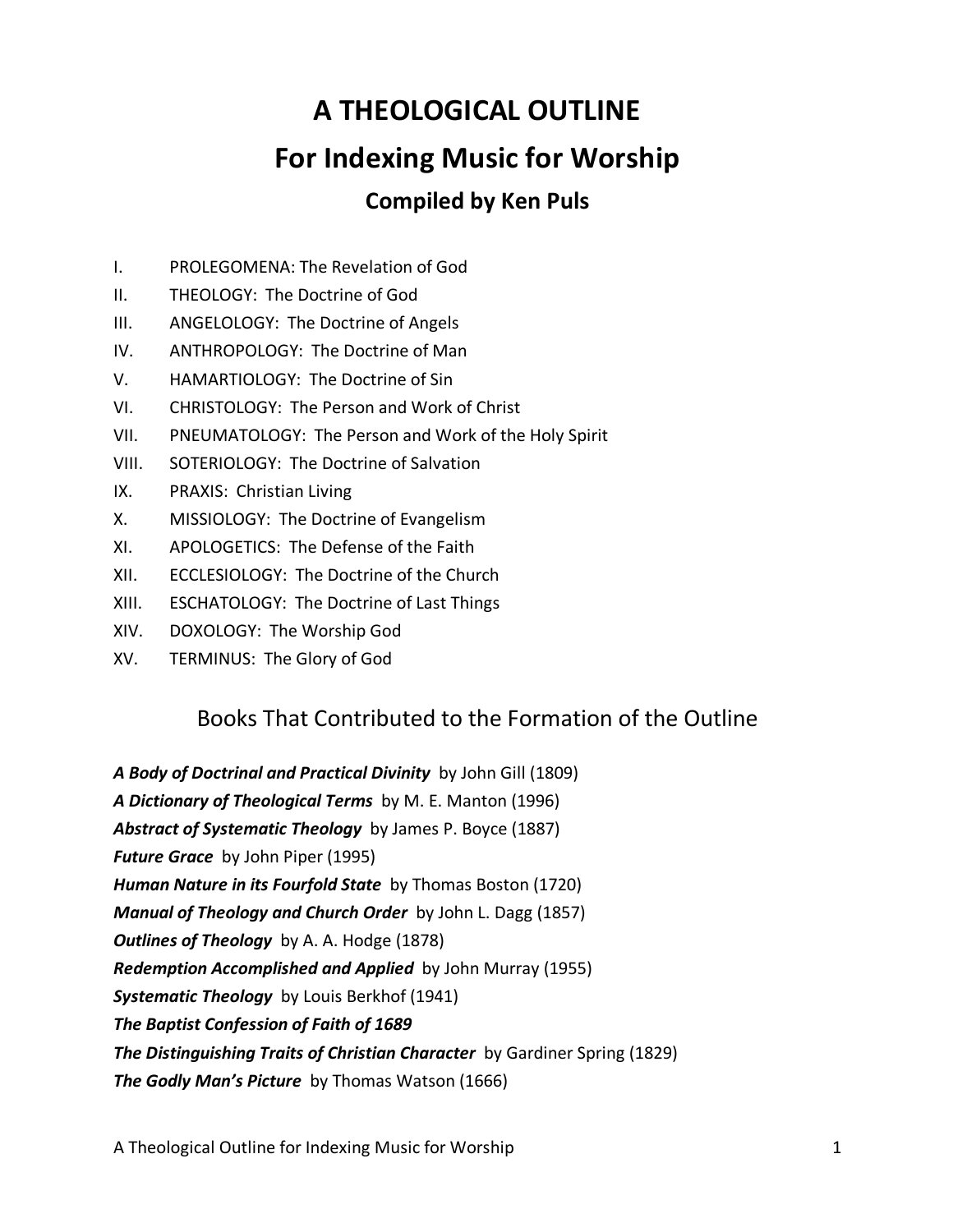# **I. PROLEGOMENA: The Revelation of God**

- A. Natural Revelation: Creation
	- 1. Begins with God
	- 2. Testifies of God
	- 3. Glorifies God
	- 4. Leaves man inexcusable
	- 5. Insufficient for salvation
	- 6. World created by God *ex nihilio*
	- 7. World spoken into existence and sustained by God's Word
	- 8. Man breathed into a living being by God
- B. Special Revelation: Scriptures
	- 1. Inspiration
	- 2. Authority / Final Rule
	- 3. Infallibility
	- 4. Inerrancy
	- 5. Sufficiency
	- 6. Perspicuity / Clarity
	- 7. Completeness
	- 8. Unity (One Divine Author)
	- 9. Necessity
	- 10. Efficacy (does not return void)
	- 12. Profitability ( for teaching, correction, reproof, instruction)
	- 13. Need for Regeneration and Illumination in order to understand
	- 14. Need to translate the Scriptures into every language

# **II. THEOLOGY: The Doctrine of God**

- A. Uniqueness (He is the only true God: No other like Him)
- B. Knowability
- C. Presence (in His creation)
	- 1. Immanence
	- 2. Transcendence
- D. Incomprehensibility
- E. Unity (One God)
- F. Trinity (In Three Persons)
- G. Sovereignty
- H. Decrees
	- 1. Spheres of God's Decrees
		- a. Creation (to create man and all things)
		- b. Permission (to allow the Fall)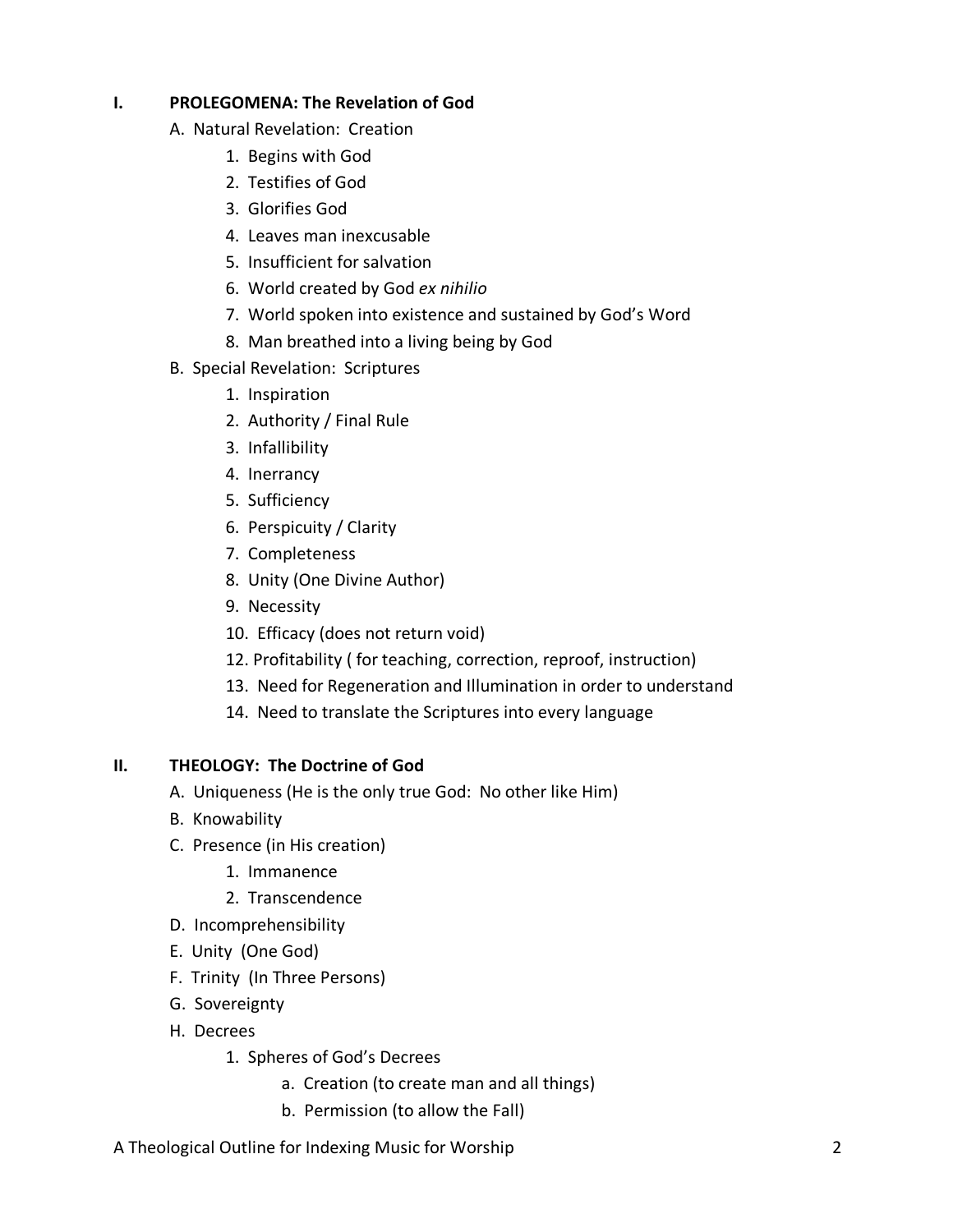- c. Predestination
	- 1) Election (to save a people for Himself)
	- 2) Reprobation (to pass by others)
- d. Foreknowledge (to set His love upon His people)
- e. Redemption (to send the Son to save His people)
- f. Providence (to order and care for all things to the good of His people)
- 2. Nature of God's Decrees
	- a. Made before the Foundation of the World
	- b. Unchanging
	- c. God's use of means to accomplish His purposes
- I. Will
	- 1. Decretive (related to God's sovereign decrees, hidden, secret)
		- a. Directive (control over all that is good)
		- b. Permissive (control over all that is evil)
	- 2. Preceptive (related to God's revealed precepts, declared in His Word)
		- a. Determination (revealed purposes) What God requires / forbids
		- b. Disposition (revealed pleasure) What God delights in / hates
- J. Attributes
	- 1. Incommunicable
		- a. Solitariness (God exists and acts alone)
		- b. Self-Sufficiency (God is complete, without lack or need)
		- c. Freedom (Can do all His holy will)
		- d. Immutability (God can not change)
		- e. Infinity (God is not limited in any way)
		- f. Impassibility (God is unable to suffer)
		- g. Perfection
		- h. Eternity
		- i. Immensity
		- j. Omnipotence
		- k. Omniscience
		- l. Omnipresence
		- m. All-wise
	- 2. Communicable
		- a. Spirituality
			- 1) Invisible
			- 2) Incorporeal
		- b. Immortality
		- c. Holiness
		- d. Goodness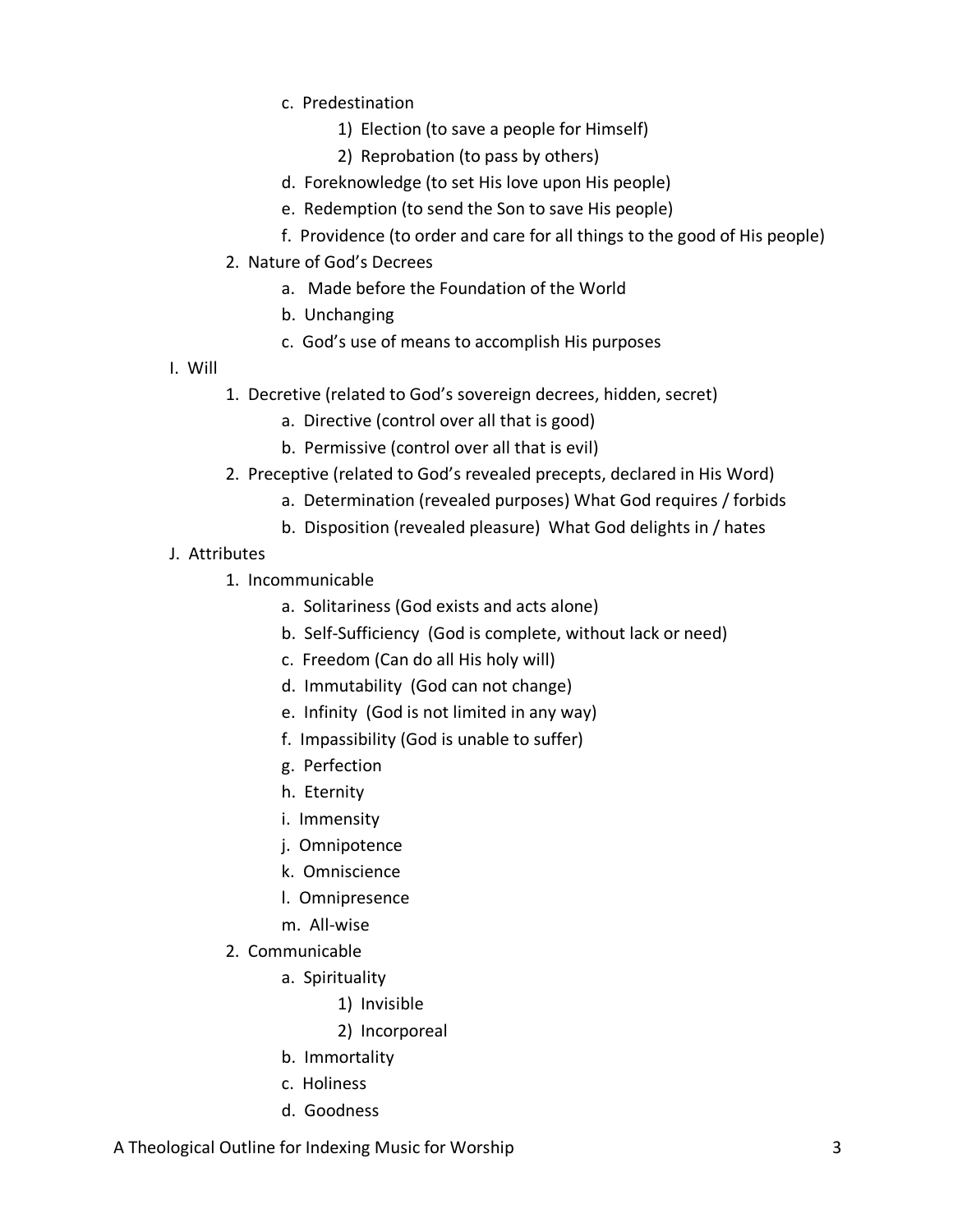- e. Faithfulness
- f. Fatherhood
- g. Love
- h. Truth
- i. Wisdom
- j. Mercy
- k. Grace
- l. Righteousness
- m. Justice
- n. Long-suffering
- o. Slow to anger
- p. Hatred
- q. Wrath

#### K. Law

- 1. Good and Holy
- 2. Reveals God's nature
- 3. The Ten Commandments
	- a. You shall have no other gods before Me
	- b. You shall not make any carved images
	- c. You shall not take the Lord's name in vain
	- d. Remember the Sabbath Day
	- e. Honor your Father and Mother
	- f. You shall not kill
	- g. You shall not commit adultery
	- h. You shall not steal
	- i. You shall not bear false witness
	- j. You shall not covet
- 4. The Great Commandments
	- a. You shall love the Lord with all heart, soul, mind, and strength
	- b. You shall love your neighbor as your self.
- L. Names of God
	- 1. Jehovah / Yahweh
	- 2. Creator
	- 3. Father
	- 4. LORD
	- 5. I AM
	- 6. Hope of Israel
	- 7. Ancient of Days
	- 8. El Shaddai / God Almighty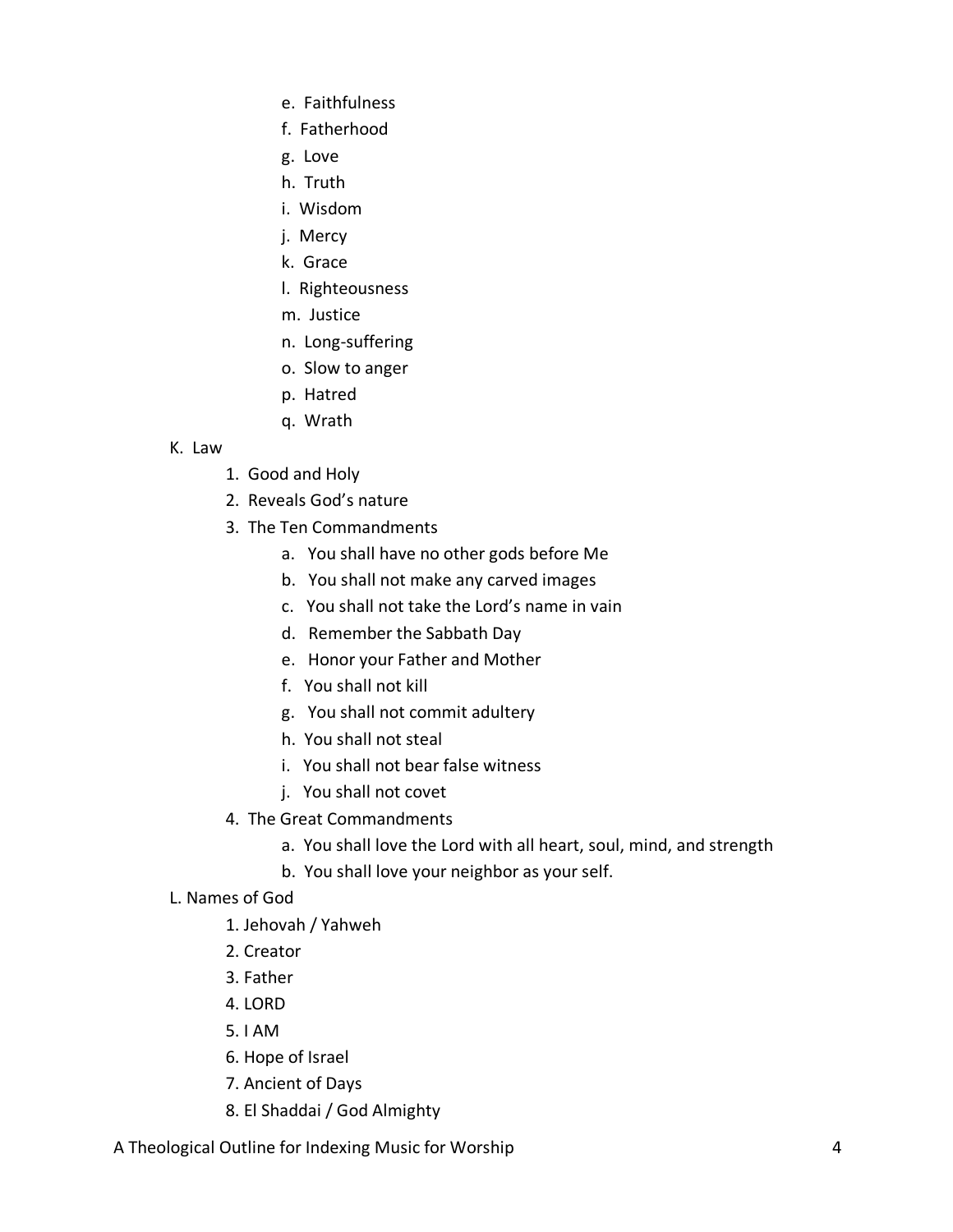- 9. El Elyon / God Most High
- 10. El Roi / God who sees
- 11. El Olam / Eternal God
- 12. Jehovah Jireh / The LORD who provides
- 13. Jehovah Rophe / The LORD who heals
- 14. Jehovah Nissi / The LORD my banner
- 15. Jehovah M'Kaddesh / The LORD who sanctifies
- 16. Jehovah Shalom / The LORD is peace
- 17. Jehovah Tsidkenu / The LORD is righteousness
- 18. Jehovah Rohi / The LORD my Shepherd
- 19. Jehovah Shammah / The LORD is there
- 20. Jehovah Sabaoth / Lord of Hosts

# **III. ANGELOLOGY: The Doctrine of Angels**

- A. Holy angels
	- 1. Their worship of God
		- a. At Creation
		- b. Ceaseless
		- c. Around the Throne of God
	- 2. Assistance to the saints
	- 3. Serve as God's Messengers
		- a. At the Birth of Christ
		- b. At the Second Coming
- B. Fallen angels
	- 1. Led by Satan
	- 2. Their war against the saints
	- 3. Their final defeat and judgment

# **IV. ANTHROPOLOGY: The Doctrine of Man**

- A. Original state at creation
	- 1. Upright
	- 2. Mutable
	- 3. In God's Image
	- 4. Will free to choose good or evil
	- 5. In Communion with God
	- 6. Created profitable (fit to serve God in the garden)
	- 7. Lived unashamed before God
- B. Fallen state
	- 1. Under the curse of the law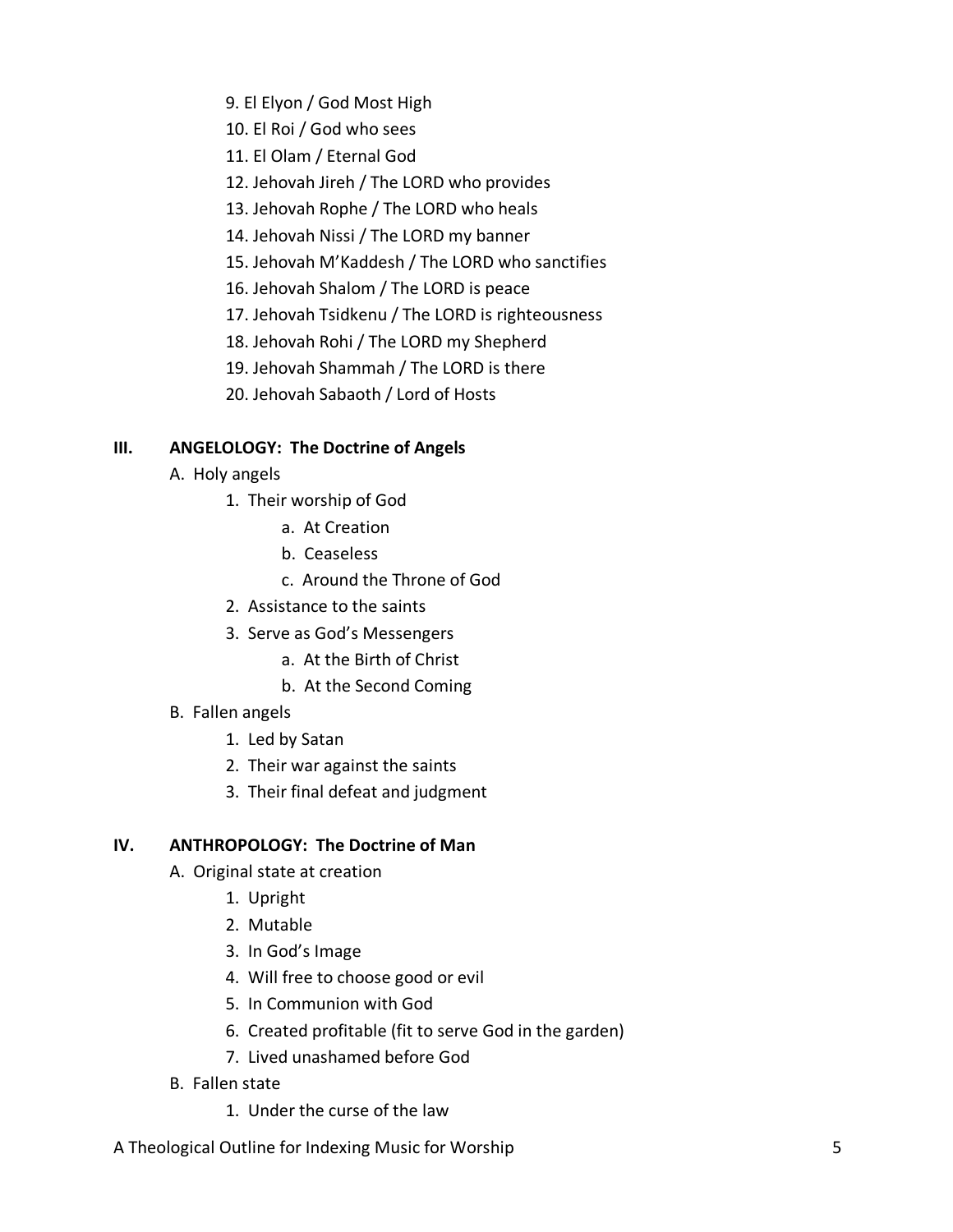- 2. Total depravity (Whole being affected by sin)
- 3. Unable to understand spiritual things
- 4. Will in bondage to sin
- 5. Alienated from God
- 6. Has become unprofitable (not fit to serve God)
- 7. Does not seek God
- C. Redeemed state
	- 1. Freed from sin's power and curse
	- 2. Forgiven but not yet perfect
	- 3. Given spiritual understanding
	- 4. Will freed to choose good
	- 5. Communion with God restored
	- 6. Made profitable (for service in the Kingdom of God)
	- 7. Desires to seek after God
- D. Glorified state
	- 1. Freed from sin's presence
	- 2. Made perfect
	- 3. Image of Christ complete
	- 4. Will freed to only choose good
	- 5. Face to face communion with God
	- 6. Made fit (for service in heaven)
	- 7. Eternally pursuing intimacy with God

#### **V. HAMARTIOLOGY: The Doctrine of Sin**

- A. Definition of sin
	- 1. That which corrupts and deceives the heart of man
	- 2. Lawlessness and rebellion against God
	- 3. All that falls short of God's glory and perfection
- B. Effects of sin
	- 1. On Creation
	- 2. On Man
- C. Extent of sin
- D. Original Sin
- E. Wages of sin
- F. Heinousness of sin
- G. Forgiveness of sin in Christ
- H. Christian's struggle with remaining sin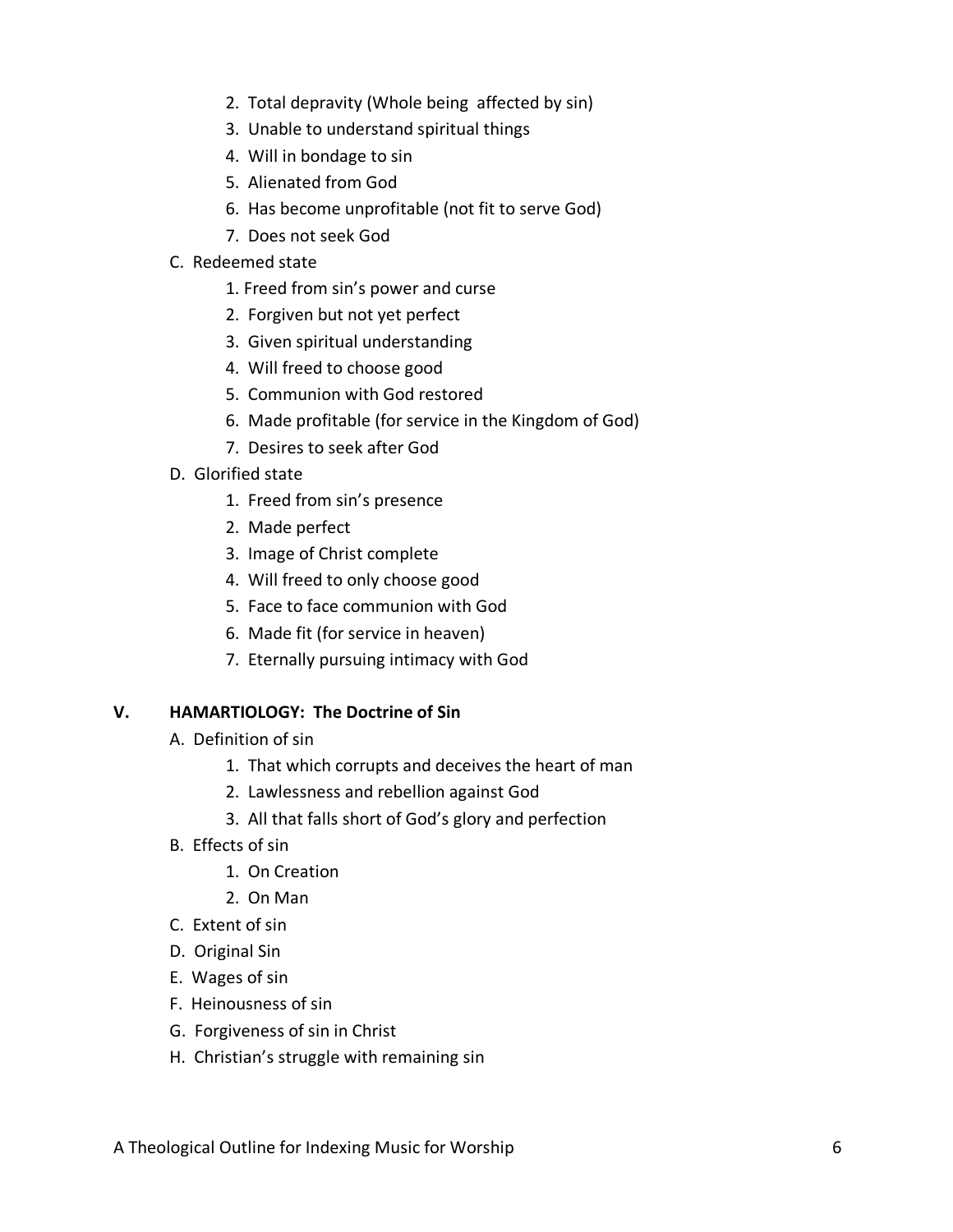# **VI. CHRISTOLOGY: The Person and Work of Christ**

- A. Eternality of Christ's Sonship
- B. Coming Promised in the Old Testament
- C. Deity (Fully God)
- D. Humanity (Fully Man)
- E. Sympathy (with man's condition and limitations)
- F. Impeccability
- G. Exclusiveness
- H. Offices
	- 1. Prophet
	- 2. Priest
	- 3. King
- I. Lordship
- J. Mediator
- K. Incarnation
	- 1. Advent
	- 2. Birth
	- 3. Epiphany
- L. Life and Ministry
	- 1. Lived in perfect obedience
	- 2. Temptation
	- 3. Baptism
	- 4. Calling of His Disciples
	- 5. Teaching Ministry
	- 6. Healing and Miracles
	- 7. Transfiguration
- M. Passion
	- 1. Triumphal Entry
	- 2. Weeps over Jerusalem
	- 3. Cleanses the Temple
	- 4. Trials and Humiliation
	- 5. Death / Crucifixion / Suffering
- N. Resurrection
- O. Ascension
- P. Second Coming
- Q: Names
	- 1. Jesus
	- 2. Master
	- 3. Son of Man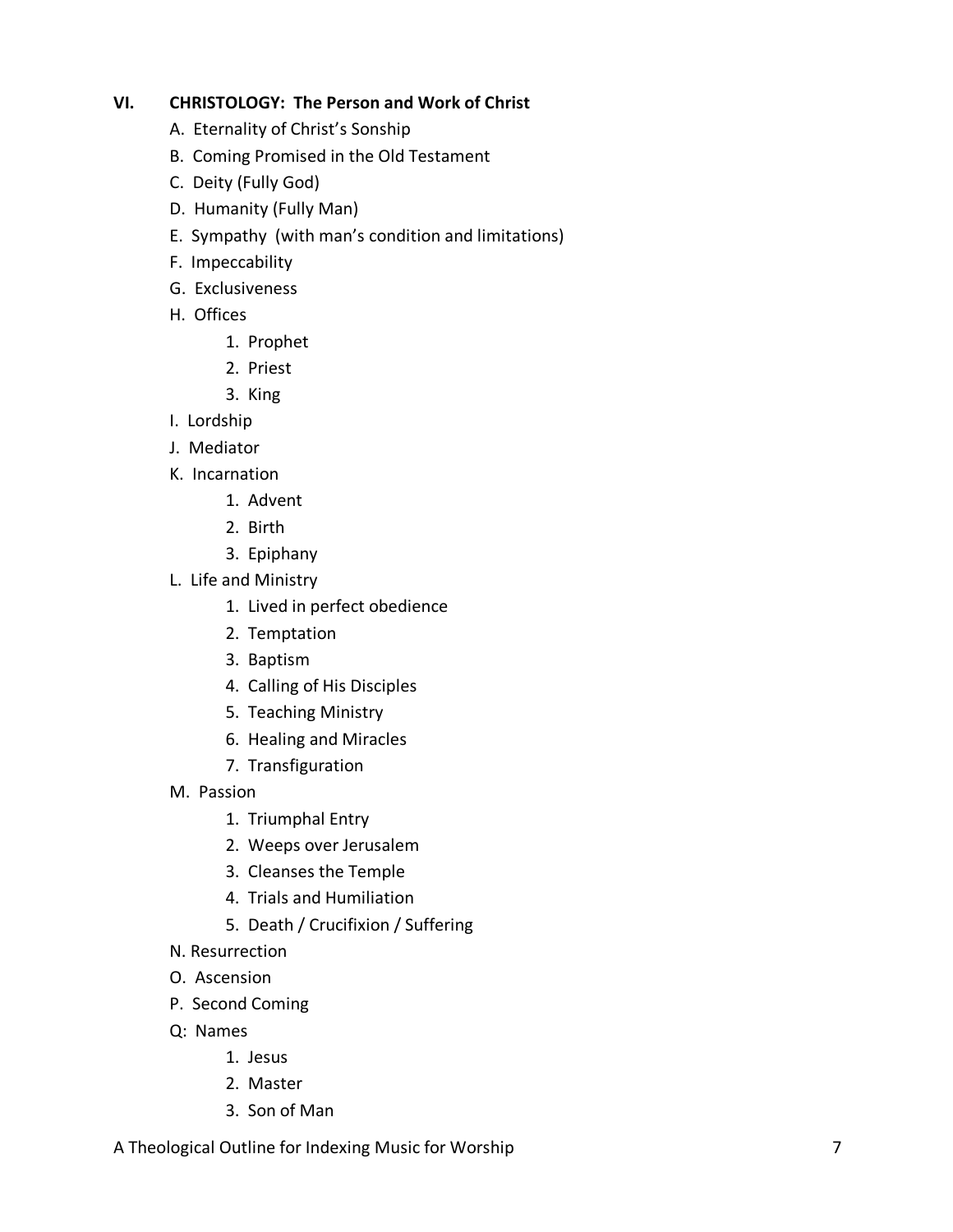- 4. Son of God
- 5. Only begotten of the Father
- 6. Good Shepherd
- 7. Rock (Refuge)
- 8. Light
- 9. Lamb of God
- 10. Lion of Judah
- 11. Savior
- 12. Redeemer
- 13. Messiah
- 14. Word
- 15. Life
- 16. Way
- 17. Man of Sorrows
- 18. Servant
- 19. Immanuel
- 20. Prince of Peace
- 21. Wonderful
- 22. Counselor
- 23. Alpha and Omega
- 24. King of Kings
- 25. Lord of Lords

# **VII. PNEUMATOLOGY: The Person and Work of the Holy Spirit**

- A. Old Testament Ministry
- B. Coming Promised by the Father and the Son
- C. Sent from Christ
- D. Coming at Pentecost
- E. Restrains the world of sin
- F. Convicts of Sin
- G. Draws to Christ
- H. Quickens hearts in regeneration
- I. Illumines Scripture
- J. Indwells the hearts of believers
	- 1. Baptism of the Spirit
	- 2. Filling of the Spirit
	- 3. Sealing of the Spirit
- K. Indwells and unifies the Body of Christ
- L. Comforter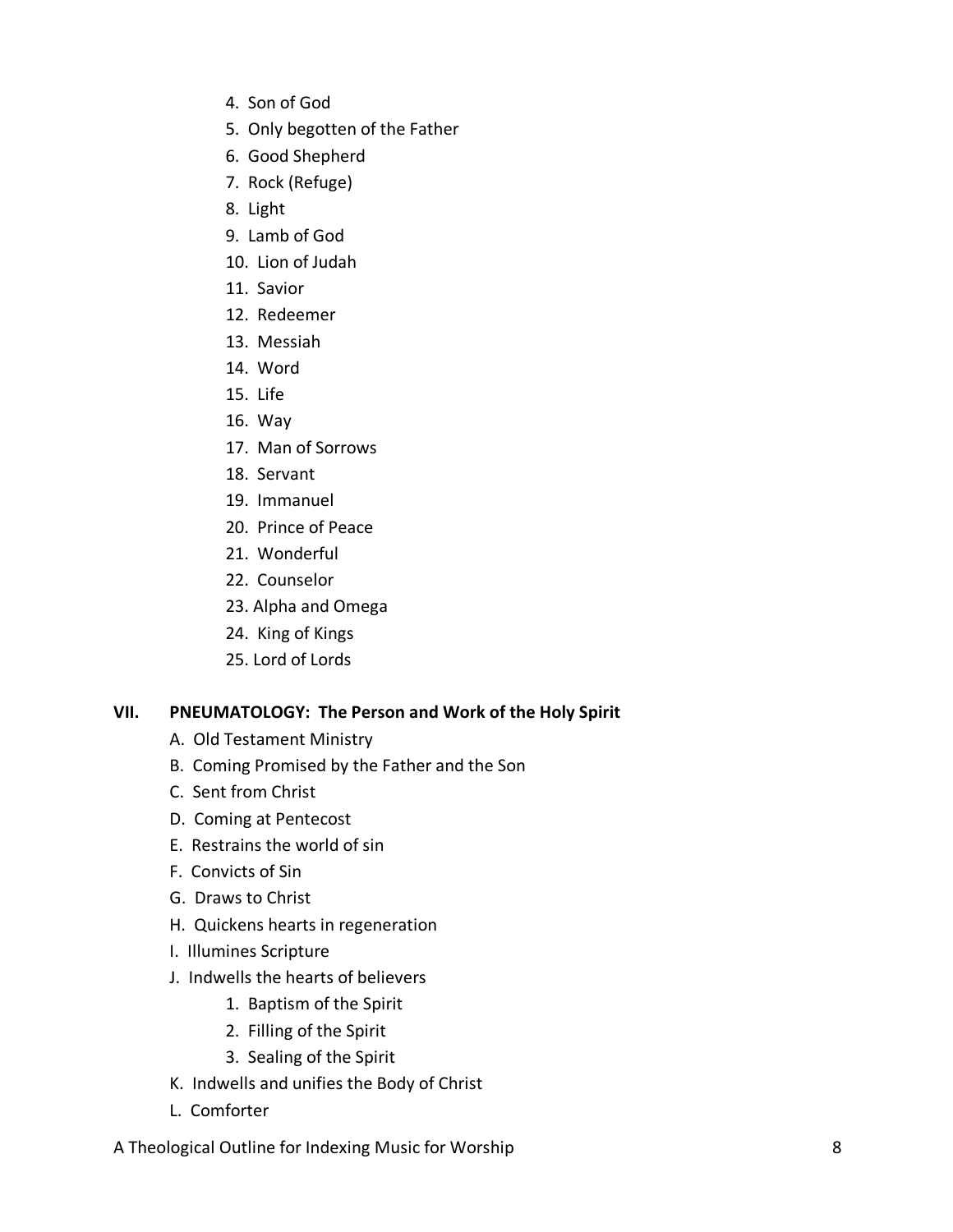- M. Fruits of the Spirit
	- 1. Love
	- 2. Joy
	- 3. Peace
	- 4. Longsuffering
	- 5. Kindness
	- 6. Goodness
	- 7. Faithfulness
	- 8. Gentleness
	- 9. Self-control
- N. Gifts of the Spirit
	- 1. Given to individual members of the Body of Christ
	- 2. Distributed as God wills, according to the grace given us
	- 3. A diversity of gifts and ministries, but one God who works all in all
	- 4. Given for the profit and benefit of the church

# **VIII. SOTERIOLOGY: The Doctrine of Salvation**

- A. Divine Grace
	- 1. Common grace
	- 2. Special grace
- B. Divine Covenants
	- 1. Covenant of Works
		- a. Established with Adam
		- b. Broken by Adam
		- c. Brought death to all men in Adam
	- 2. Covenant of Grace
		- a. Promised to Adam
		- b. Progressively Revealed throughout Scripture
		- c. Fulfilled in Jesus Christ
- C. Good Works
	- 1. Defined by God's Law
	- 2. Unable to save
	- 3. Necessary Evidence of faith
	- 4. Accepted by God in Christ
- D. Salvation
	- 1. All of Grace
	- 2. Purposed before the Foundation of the World (see God's Decrees)
	- 3. Involves the work of the Trinity: Father, Son and Spirit
	- 4. Accomplished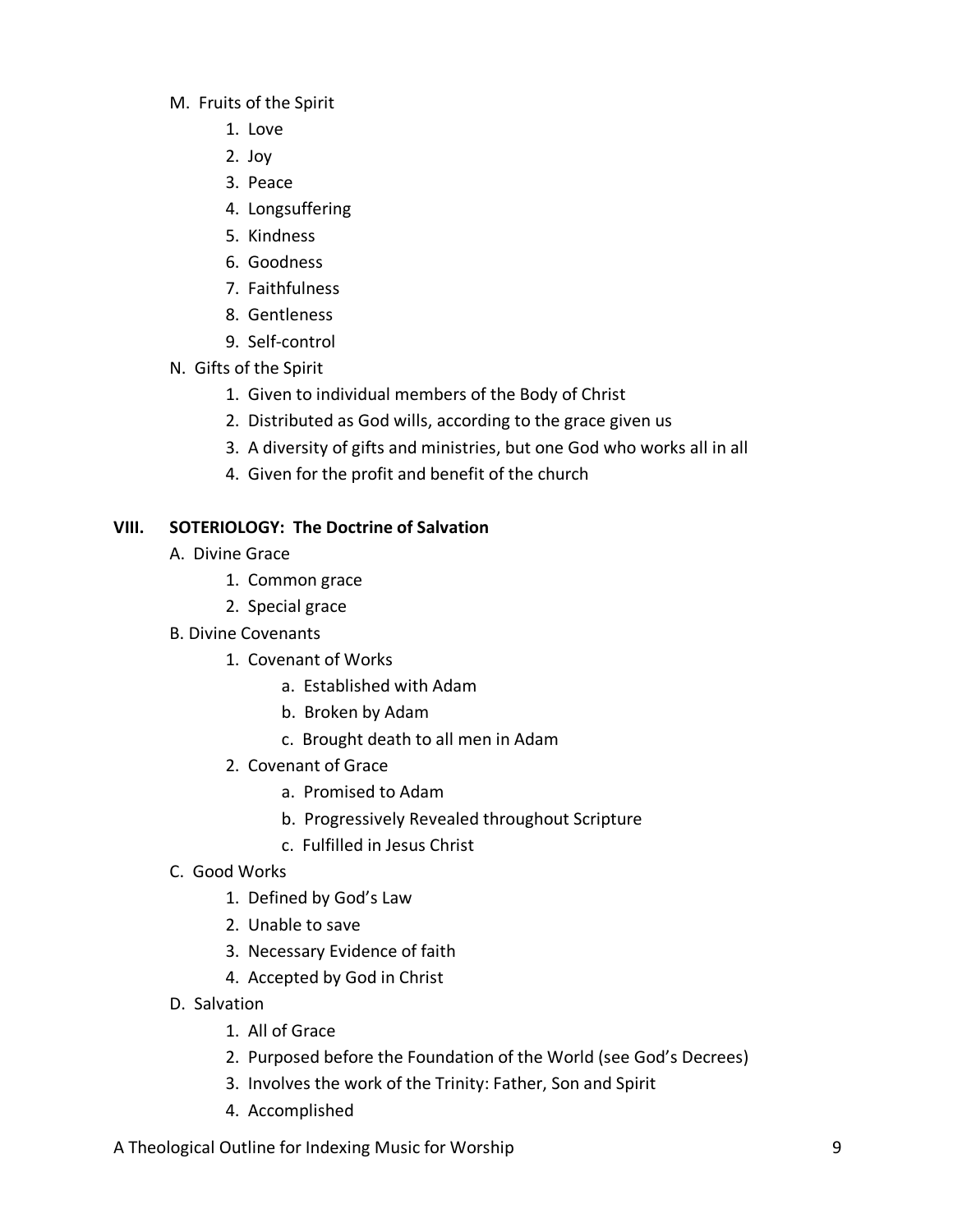- a. Redemption
	- 1) Christ purchased a people for Himself
	- 2) The cost was His own precious blood
- b. Atonement
	- 1) Of infinite worth
	- 2) Through Christ's shed blood
	- 3) Made salvation certain, not just possible
	- 4) For God's people
- c. Imputation
	- 1) Our sins to Christ
	- 2) Christ's righteousness to us
- d. Reconciliation

# 5. Applied

- a. Effectual calling
- b. Regeneration
	- 1) Repentance given by God as a gift
	- 2) Faith given by God as a gift
- c. Conversion
	- 1) Man turns from sin (exercises repentance)
	- 2) Man turns to Jesus Christ (exercises faith)
- d. Justification
	- 1) A Judicial act of God
	- 2) Based only on the merits of Christ
- e. Adoption
- f. Sanctification
	- 1) All who are justified are sanctified
	- 2) We must pursue holiness
	- 3) A continuous process not completed in this life.
	- 4) Conforms us to Christ's image
	- 5) Grow in Grace
	- 6) Deepen in Repentance
- g. Perseverance
	- 1) We must persevere in holiness and obedience
	- 2) Only God's power can preserve us
- h. Glorification
	- 1) All who are justified are glorified
	- 2) The completeness and perfection of our salvation
- 6. Benefits
	- a. Union with Christ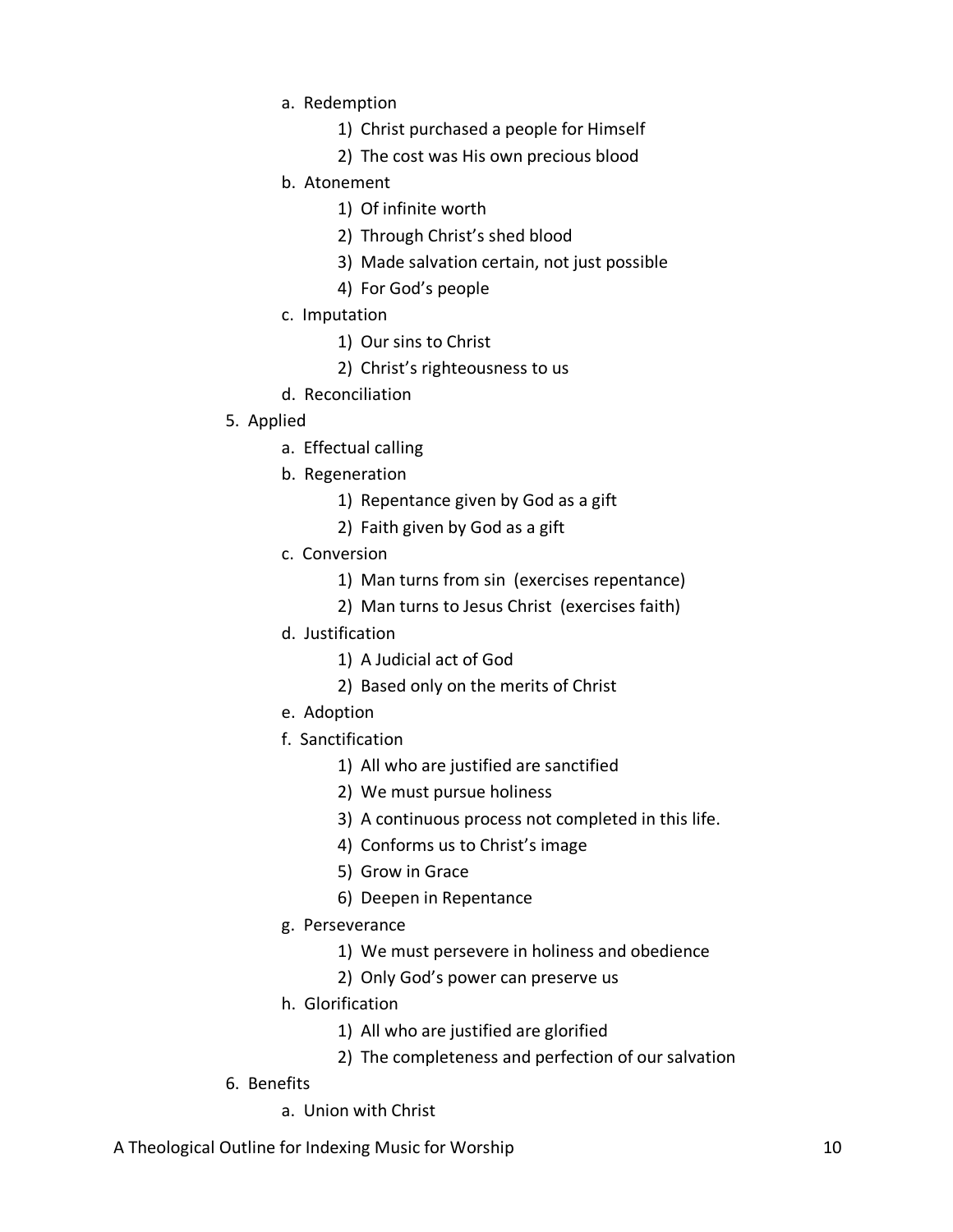- b. Peace with God
- c. Forgiveness of Sin
- d. Eternal Life
- E. Assurance
- F. Hope (in Future Grace)
	- 1. Looking for the Promised Rewards
	- 2. Trusting that God will accomplish all He has promised
- G. False Profession and Apostasy

# **IX. PRAXIS: Christian Living**

- A. Personal Relationship with God
	- 1. Self Examination
	- 2. Submission to God
	- 3. Waiting upon God
	- 4. Chastisement from God
	- 5. Pilgrimage
	- 6. Daily Devotion
		- a. Morning
		- b. Throughout the Day
		- c. Evening
		- d. Night
- B. Personhood
	- 1. Being a Godly Man
	- 2. Being a Godly Woman
- C. Character (See also the Fruits of the Spirit)
	- 1. Self-Denial *(Self Indulgence)*
	- 2. Humility *(Pride)*
	- 3. Trust / Belief *(Doubt / Unbelief)*
	- 4. Confidence and Rest in God *(Anxiety / Worry / Distress)*
	- 5. Patience *(Impatience)*
	- 6. Sincerity *(Hypocrisy)*
	- 7. Desire to Please God *(Man-Pleaser)*
	- 8. Content *(Greed / Lust / Covetousness)*
	- 9. Prudent / Wise *(Simple / Foolish)*
- D. The Christian and Suffering
	- 1. Persecution
	- 2. Sickness
	- 3. Trials and Difficulties
- E. The Christian and Spiritual Warfare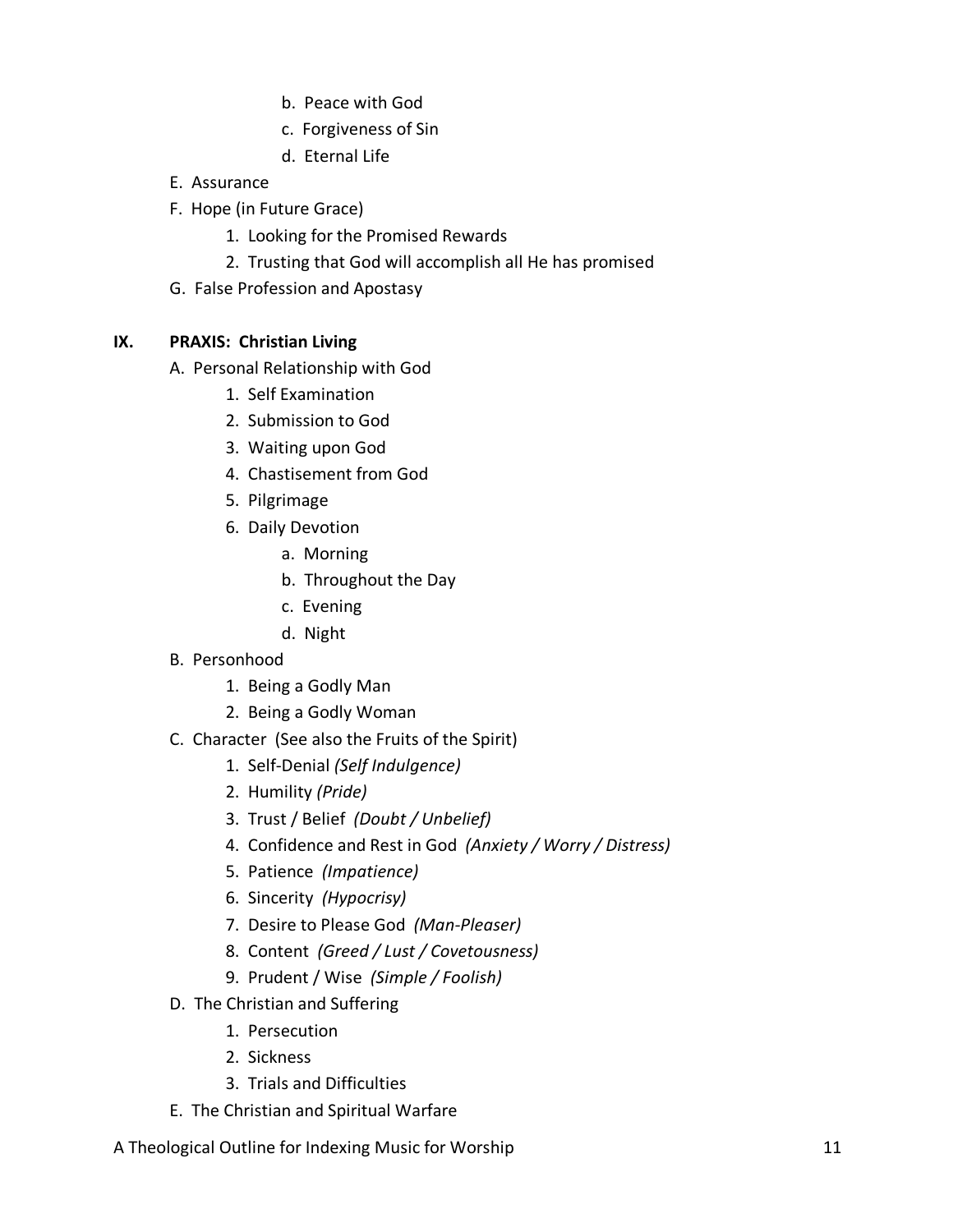- 1. Put on the Armor of God
- 2. We fight against the spiritual hosts of wickedness, not against people
- 3. We stand only in the power of God's might
- 4. The battle is continuous and fierce in this life
- 5. The victory has already been won
- 6. God is sovereign over the battle and His enemies
- F. The Christian and Liberty
- G. The Christian and Stewardship
	- 1. Tithing
	- 2. Benevolence
	- 3. Ownership (All we have belongs to God)
- H. The Christian and Time
	- 1. The Brevity of Life
	- 2. The Seasons of Life
		- a. Birth
		- b. Childhood
		- c. Youth
		- d. Adulthood
		- e. Old Age
	- 3. The Seasons of the Year
		- a. Spring
		- b. Summer
		- c. Winter
		- d. Fall (Harvest)
- I. The Christian and the Family
	- 1. Marriage
	- 2. Fatherhood
	- 3. Motherhood
	- 4. Raising Children
	- 5. Praying for Children
	- 6. Family Worship
- J. The Christian and His Vocation
	- 1. Vocation a Calling from God
	- 2. Do your work as unto the Lord
- K. The Christian and the Nation
	- 1. Responsibility as a Citizen
	- 2. Prayer for the Nation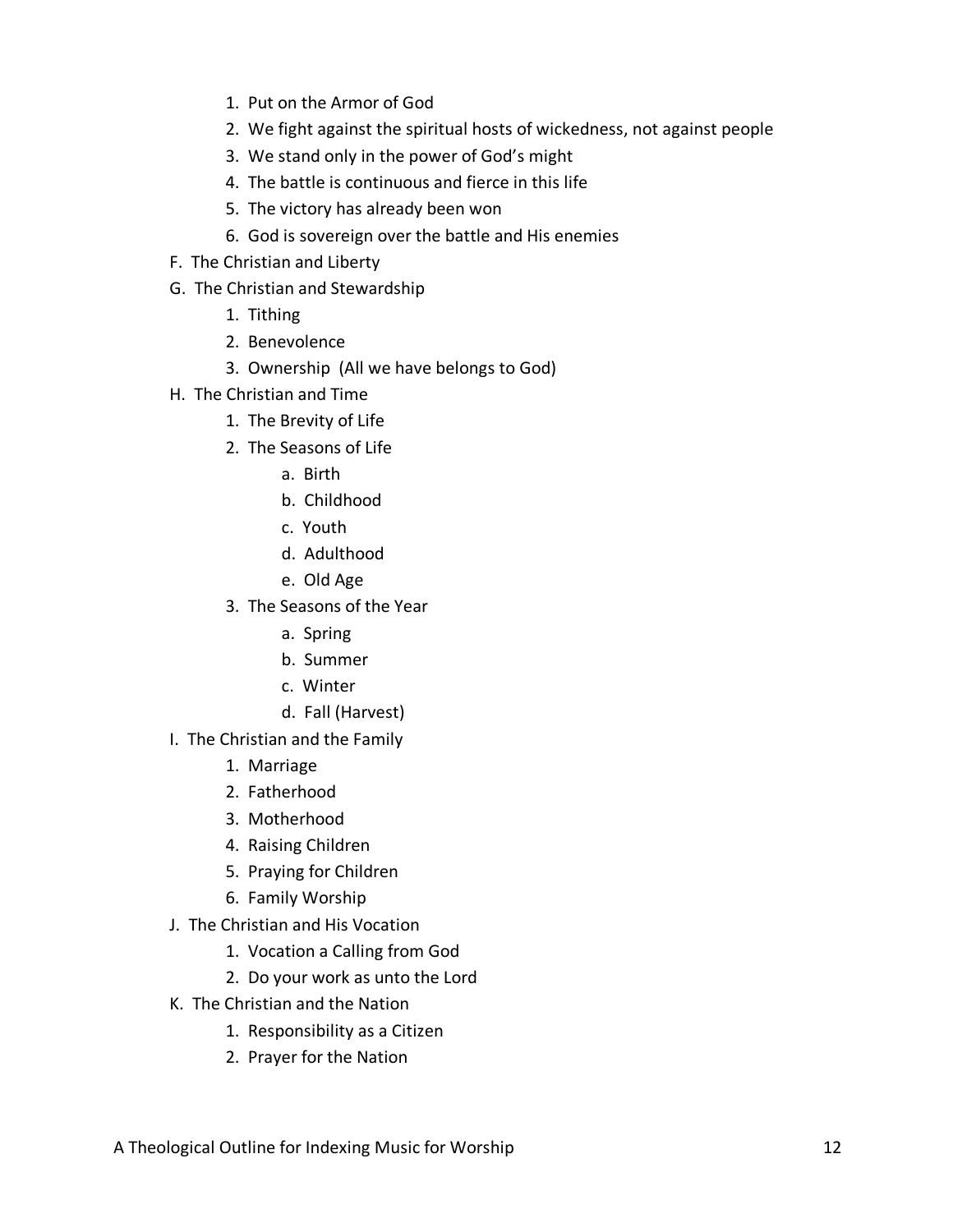# **X. MISSIOLOGY: The Doctrine of Evangelism**

- A. Necessity of Missions
- B. Command to Missions
- C. Message of Missions
	- 1. LAW
		- a. Unable to save
		- b. Exposes sin
		- c. A tutor to Christ
		- d. Fulfilled in Jesus Christ
		- e. Its relation to the Gospel
	- 2. GOSPEL
		- a. Does not abolish the Law
		- b. Only hope for sinners
		- c. Freely Offered to sinners
		- d. Centers on the work of Christ
- D. Methods of Missions (Patterned by God Himself in His Word)
- E. Results of Missions
	- 1. A Savor of Life
	- 2. A Savor of Death

#### **XI. APOLOGETICS: The Defense of the Faith**

- A. Defense of the Faith
	- 1. Against the Philosophies of the World
	- 2. Against the Errors and Heresies of Religion
- B. A Christian Worldview
	- 1. Making sense of the world around us through the lens of Scripture
	- 2. Teaching about the world around us through the lens of Scripture

#### **XII. ECCLESIOLOGY: The Doctrine of the Church**

- A. Description
	- 1. Dwelling place of God
	- 2. The temple of which Christ is the Chief Cornerstone
	- 3. The bride of Christ
	- 4. The body of which Christ is Head
	- 5. Consists of all true believers
	- 6. Unity in Christ
	- 7. Subject to mixture and error while on earth
	- 8. Given gifts by Christ
		- a. Apostles, Prophets, and Evangelists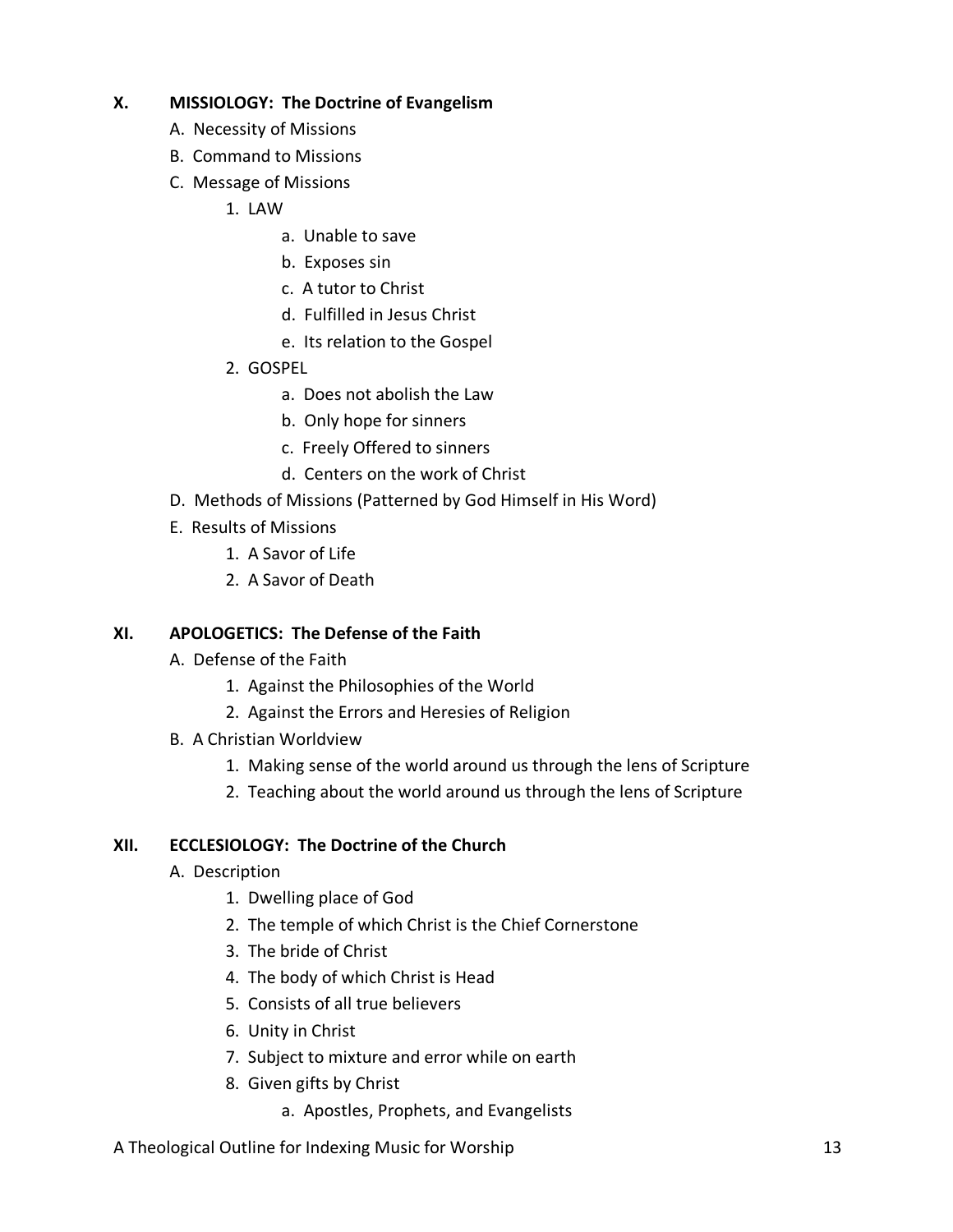- b. Pastors / Teachers / Elders
- 9. Edification and Equipping of the saints
- 10. The Priesthood of All Believers
- 11. The Kingdom of God
- 12. The Need for Revival
- B. Ordinances
	- 1. Lord's Supper
	- 2. Baptism
- C. History
	- 1. The First Century Church
	- 2. The Early Church
	- 3. The Dark Ages
	- 4. The Reformation
	- 5. Modern Times
- D. Government
	- 1. Responsibilities of the Church officers
		- a. Pastors / Elders
		- d. Deacons
	- 2. Responsibilities of the Church members (congregation)
		- a. Mutual Comfort and Encouragement
		- b. Fellowship
		- c. Faithful Attendance / Support
		- d. Tithing
		- e. Prayer for one another
		- f. Seek purity and peace
- E. Discipline
	- 1. Formative (helping us fight sin and pursue holiness)
	- 2. Corrective (helping us repent of sin and pursue holiness)

# **XIII. ESCHATOLOGY: The Doctrine of Last Things**

- A. Death (The frailty of man)
- B. Immortality of the Soul
- C. Final Judgment
- D. Heaven
- E. Hell

# **XIV. DOXOLOGY: The Worship of God**

- A. Assembly: Gathering for Worship
- B. Call